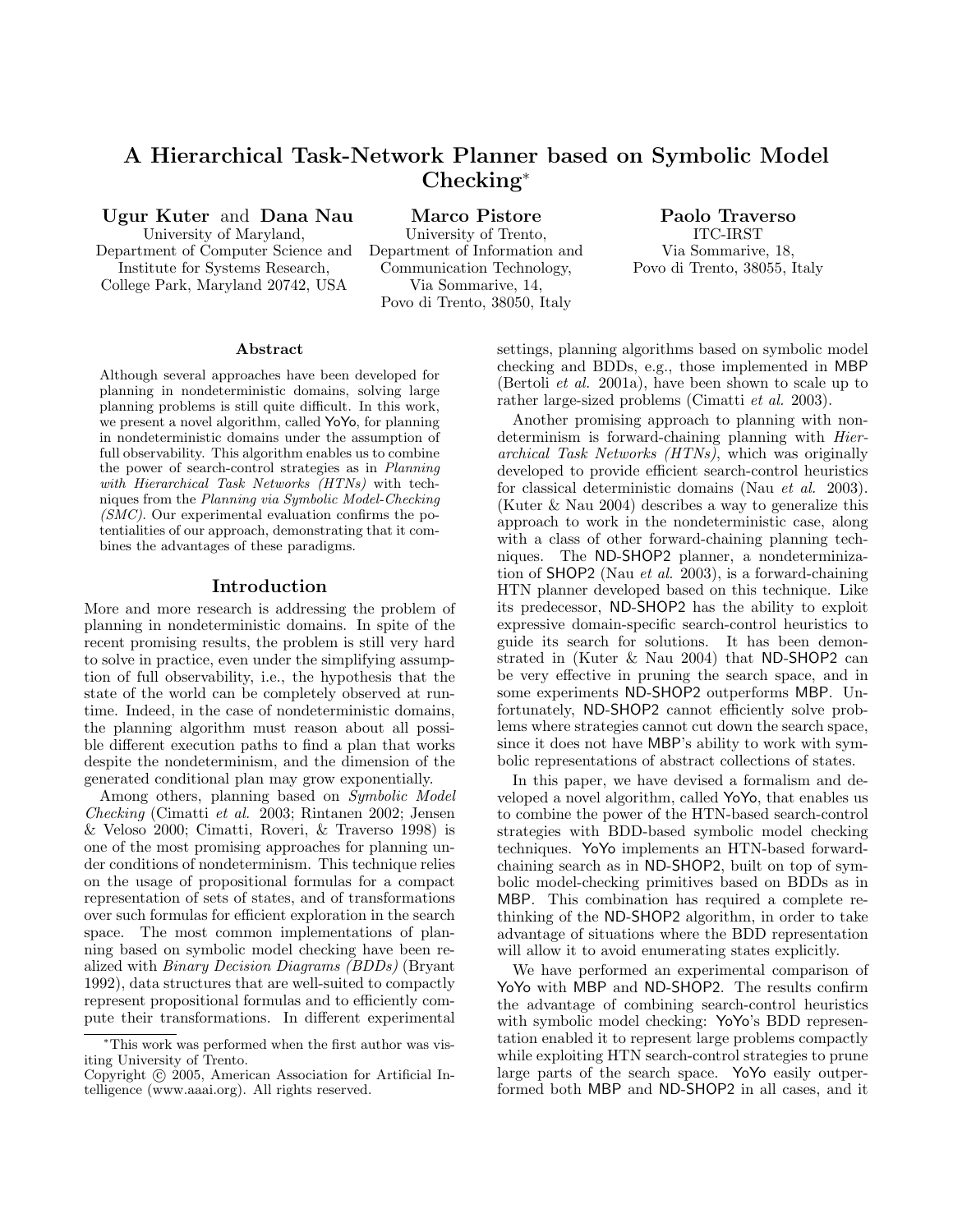could deal with problem sizes that neither MBP nor ND-SHOP2 could scale up to.

The paper is organized as follows. We first explain more in detail the reasons why the integration of forward-chaining HTN planning with symbolic modelchecking techniques should provide important advantages. We do this with the help of a well-known example, the Hunter-Prey domain (Koenig & Simmons 1995). Then, we present our formal setting, the YoYo planning algorithm, and its implementation using BDDs. Next, we present an experimental analysis of our approach and discuss our results. Finally, we conclude with our future research directions.

# **Motivations**

We have identified two promising approaches for planning in nondeterministic domains; namely, planning with *Symbolic Model Checking (SMC)* and forwardchaining planning with Hierarchical Task Networks  $(HTNs)$ . These two planning techniques have complementary advantages: the former can exploit very efficient search-control heuristics for pruning the search space, and the latter uses propositional formulas for a compact representation of sets of states, and of transformations over such formulas for efficient exploration in the search space. Thus, it is reasonable to assume that the planning techniques developed using these two planning approaches perform well on different kinds of planning problems and domains. It is not hard to find planning domains that verifies this assumption: one example is the well-known Hunter-Prey domain, which was first introduced in (Koenig & Simmons 1995).

In the Hunter-Prey domain, there is a hunter and a prey in an  $n \times n$  grid world. The task of the hunter is to catch the prey in the world. The hunter has five possible actions; namely, north, south, east, west, and catch. The prey has also five actions: it has the same four moves as the hunter, and an action to stay still in the world. The hunter can catch the prey only when the hunter and the prey are at the same location at the same time in the world. The nondeterminism for the hunter is introduced through the actions of the prey: at any time, it can take any of its actions, independent from the hunter's move.

We have experimented with two state-of-the-art planners designed to work in nondeterministic planning domains, namely ND-SHOP2 and MBP. ND-SHOP2 is a forward-chaining HTN-planning algorithm generated by the "nondeterminization" technique for (Kuter & Nau 2004), and MBP, on the other hand, is a planning system designed for exploiting representations and planning techniques based on symbolic model checking and BDDs (Bertoli et al. 2001a).

Figure 1 shows the average running times required by MBP and ND-SHOP2, as a function of increasing grid sizes. These results are obtained by running the two planners over 20 randomly-generated problems for each grid size, and then, by averaging the results.



Figure 1: Average running times in sec.'s for MBP and ND-SHOP2 in the Hunter-Prey Domain as a function of the grid size, with one prey. ND-SHOP2 was not able to solve planning problems in grids larger than  $10 \times 10$ due to memory-overflow problems.



Figure 2: Average running times in sec.'s for MBP and ND-SHOP2 in the Hunter-Prey Domain as a function of the number of preys, with a fixed  $3 \times 3$  grid.

ND-SHOP2 ran out of memory in the large problems of this domain because of the following: (1) the solutions for the problems in this domain are very large to store using an explicit representation, and (2) the search space does not admit a structure that can be exploited by search-control heuristics. Note that this domain allows only for high-level strategies for the hunter such as "look at the prey and move towards it," since the hunter does not know which actions the prey will take at a particular time. MBP, on the other hand, clearly outperforms ND-SHOP2 in these experiments, demonstrating the advantage of using BDD-based representations over explicit ones.

To test the effectiveness of the search-control heuristics, we have created a variation of the domain in which we may have more than one prey to catch. We made the movements of preys dependent on each other by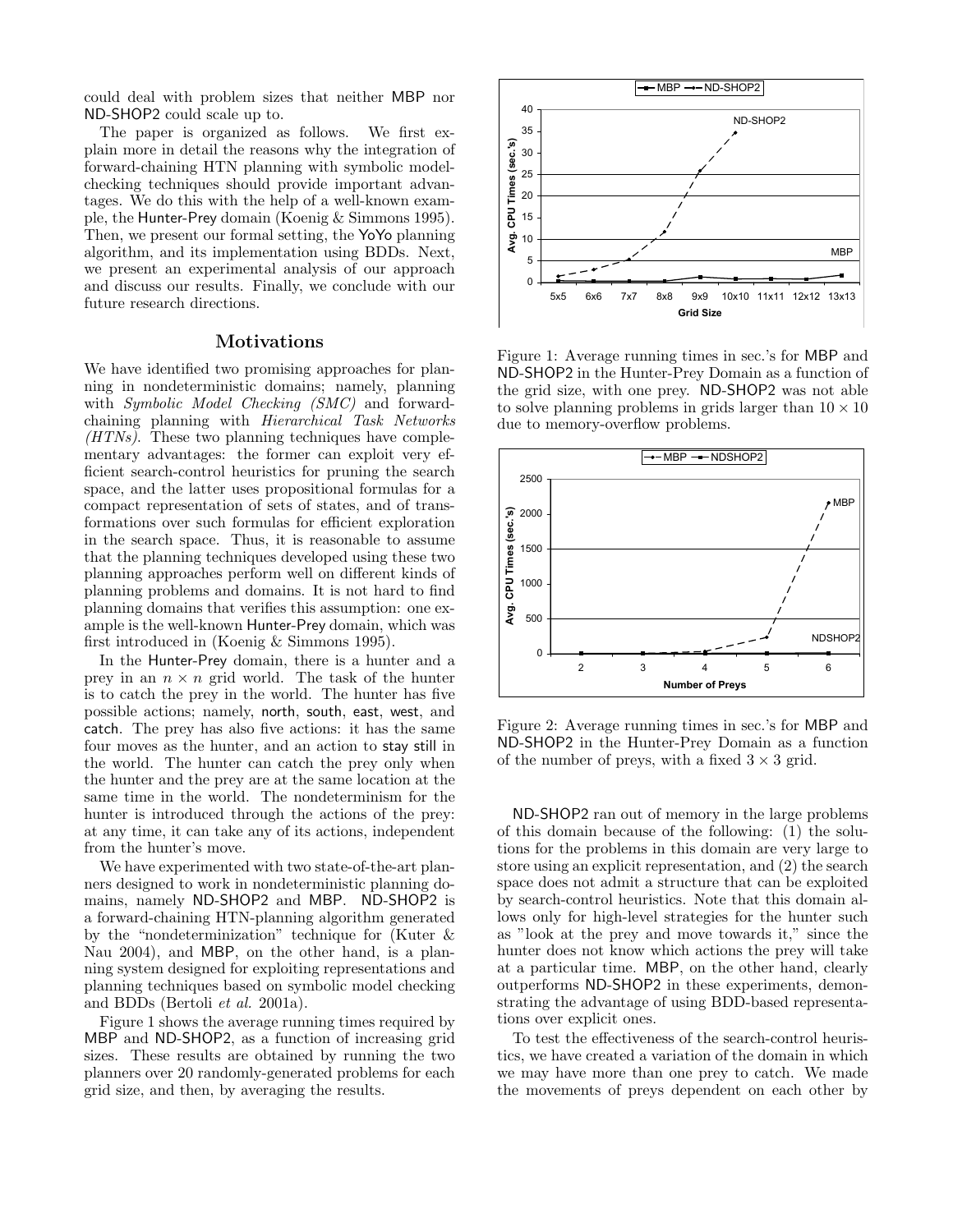assuming that a prey cannot move to a location next to another prey in the world. Figure 2 shows the results in this adapted domain, with the  $3 \times 3$  grid world: ND-SHOP2 is able to outperform MBP in this domain. The reason for the difference in these results compared to the previous ones is that this adapted domain allows much more powerful strategies for the hunter: e.g., "choose one prey and chase it while ignoring others; when you catch that prey, choose another and chase it, and continue in this way until all of the preys are caught." ND-SHOP2, using this strategy, is able to avoid the combinatorial explosion due the nondeterminism in the world. On the other hand, the BDD-based representations in MBP explode in size since the movements of the preys are dependent to each other, and MBP's backward-chaining breadth-first search techniques apparently cannot compansate for such an explosion.

The two experiments above clearly show that planning using HTN-based search-control heuristics and BDD-based compact representations have complementary advantages, and they demonstrate the improvements in the efficiency of planning that can be achieved when these two techniques are combined in a single planning framework. In this paper, we present one such framework that is built on forward-chaining HTN planning over symbolic model-checking primitives, and a planning algorithm that works in that framework.

# Background

We use the usual definitions for nondeterministic planning domains and planning problems in such domains as in (Cimatti et al. 2003). A nondeterministic planning domain is a tuple of the form  $(\mathcal{P}, \mathcal{S}, \mathcal{A}, \mathcal{R})$ , where P is a finite set of propositions,  $S \subseteq 2^P$  is the set of all possible states, A is the finite set of all possible actions, and  $\mathcal{R} \subseteq \mathcal{S} \times \mathcal{A} \times \mathcal{S}$  is the state-transition relation. The set of successor states generated when an action a is applied in s is  $\gamma(s, a) = \{s' \mid (s, a, s') \in \mathcal{R}\}\;$ ; we say a is not applicable in s, if  $\gamma(s, a) = \emptyset$ . The set of states in which an action  $a \in \mathcal{A}$  can be applied is  $S_a \subseteq \mathcal{S}$ .

For instance, consider the Hunter-Prey domain described in the previous section. In this domain, a state  $s \in \mathcal{S}$  describe the possible positions of the hunter and the prey on the grid. The actions in  $A$  describe the possible moves of the hunter as well as the act of catching a prey. The actions of the prey are modeled through the effects of the hunter's actions; i.e., they are described in the transtion relation R.

We define a *policy* to be a set  $\pi = \{(s, a) \mid s \in$ S and  $a \in A(s)$ , where  $A(s) \subseteq A$  is the set of actions that are applicable in s. The set of states in a policy is  $S_{\pi} = \{s \mid (s, a) \in \pi\}.$  An execution structure induced by the policy  $\pi$  is a directed graph  $\Sigma_{\pi} = (V_{\pi}, E_{\pi}) : V_{\pi}$ is the set of the nodes of  $\Sigma_{\pi}$ , which represent the states that can be generated by executing actions in  $\pi$ .  $E_{\pi}$  is the set of arcs between the nodes of  $\Sigma_{\pi}$ , which represent possible state transitions caused by the actions in  $\pi$ .

A planning problem in a nondeterministic planning domain  $D = (\mathcal{P}, \mathcal{S}, \mathcal{A}, \mathcal{R})$  is a tuple of the form  $P =$  $(D, I, G)$ , where  $I \subseteq S$  is a set of initial states, and  $G \subseteq \mathcal{S}$  is a set of goal states. In this paper, we focused on only strong and strong-cyclic solutions for planning problems. We summarize their definitions here; for a detailed discussion, see (Cimatti et al. 2003):

- A strong solution is a policy that is guaranteed to achieve the goals of the problem, despite the nondeterminism in the domain. That is, a policy  $\pi$  is a strong solution if (1) every finite path in the execution structure  $\Sigma_{\pi}$  reaches to a final node that satisfies the goals, and (2) there are no infinite paths in  $\Sigma_{\pi}$ — i.e.,  $\Sigma_{\pi}$  is acyclic.
- A *strong-cyclic solution* is a policy that is guaranteed to reach the goals under a "fairness assumption;" i.e., the assumption that the execution of a strong-cyclic solution will eventually exit the loops. More specifically, in a strong-cyclic solution  $\pi$ , every partial path in the execution structure  $\Sigma_{\pi}$  can be extended to a finite execution path that reaches to a goal.

We use the usual definitions for primitive tasks, nonprimitive tasks, task networks, and methods as in (Nau et al. 2003), except that we restrict ourselves to ground instances of these constructs in this paper. We assume the existence of a finite set of symbols that denote the tasks to be performed in a planning domain  $D = (\mathcal{P}, \mathcal{S}, \mathcal{A}, \mathcal{R})$ . Every action in  $\mathcal{A}$  is a task symbol, and there are some additional task symbols called nonprimitive tasks. A task network is a partially-ordered set of tasks.

In this paper, we adopt the notion of *ordered task* decomposition (Nau et al. 2003); that is, the tasks in a task network are decomposed into subtasks in the order they are supposed to be performed in the world. A method describes a possible way of decomposing the tasks in a task network into smaller and smaller tasks. More formally, a method is an expression of the form  $m = (t C w)$  such that t is a nonprimitive task, C is a conjunction of literals, and  $w$  is a task network that denotes the subtasks generated by decomposing  $t$ by  $m$ . The set of states in which  $m$  can be applied is  $S_m = \{s \mid s \in \mathcal{S} \text{ and } C \text{ holds in } s\}.$ 

Methods describe the search-control strategies to be used in a domain. As an example, suppose we have a task chase prey in the Hunter-Prey domain. A method for this task can be defined as follows:

```
(:method (:task (chase_prey))
(:conditions (prey_not_caught)
              (prey_to_the_north hunter))
(:subtasks (move_north hunter)(chase_prey)))
```
This method is applicable only in the states in which the prey has not been caught yet, and it is currently at a location to the north of the hunter in the world. It specifies the following search-control strategy: if the world is in any of the states in which the method is applicable, then the hunter should move north first and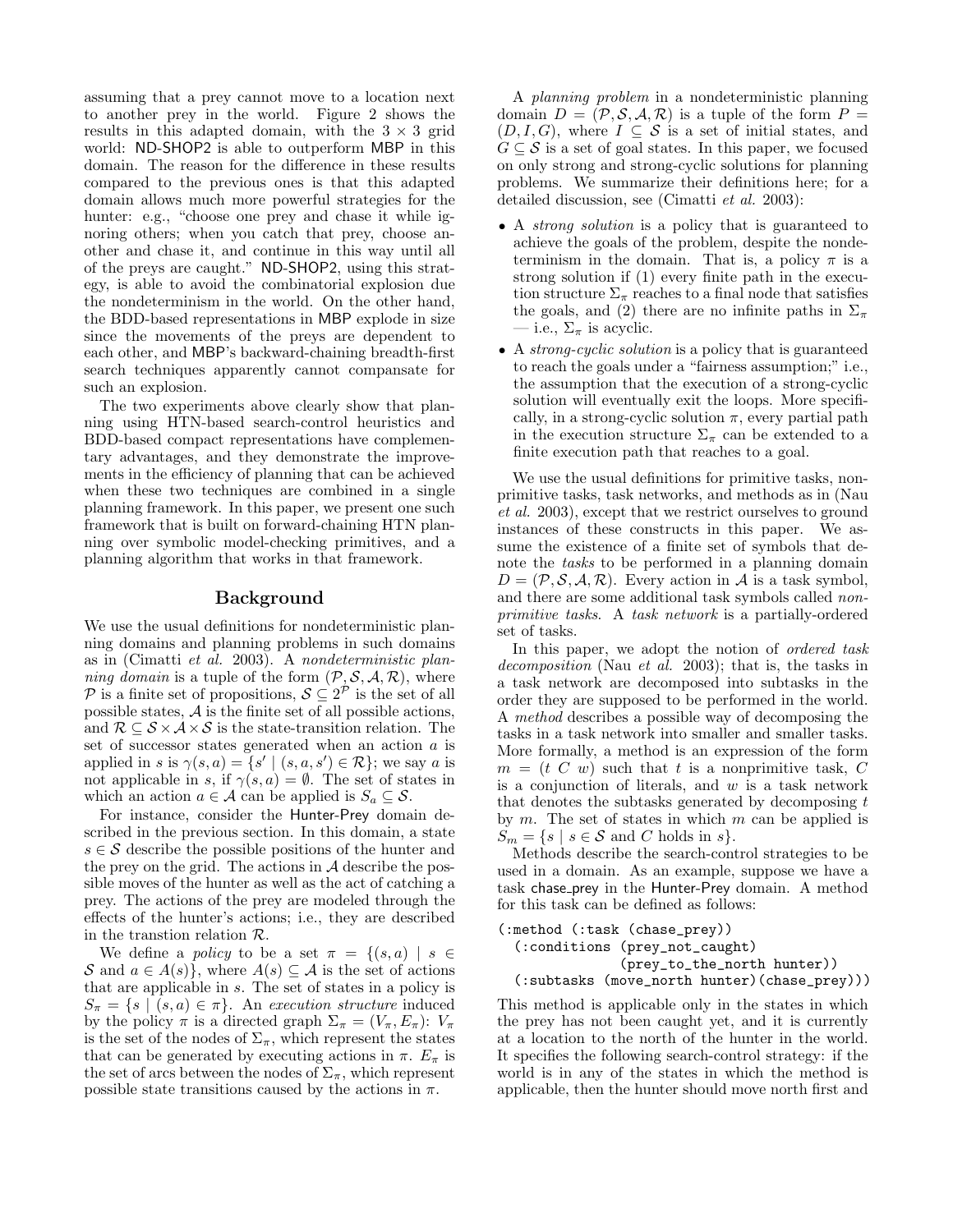```
Procedure \mathsf{Yo}(D,I,G,w,M)return YoyoAux(D, \{(I, w)\}, G, M, \emptyset, \{(I, w)\})Procedure YoyoAux(D, X, G, M, \pi, X_0)X \leftarrow PruneSituations(X, G, \pi)if there is a situation (S, w = nil) \in X such that S \nsubseteq Gthen return(failure)
if NoGoodPolicy(\pi, X, G, X_0) then return(failure)
if X = \emptyset then return(\pi)
select a situation (S, w) from X and remove it
F \leftarrow ComputeDecomposition(S, w, D, M)
if F = \emptyset then return(failure)
X' \leftarrow ComputeSuccessors(F, X)\pi' \leftarrow \pi \cup \{(s, a) \mid (S', a, w') \in F \text{ and } s \in S'\}\pi \leftarrow Υογο\overline{\mathsf{Aux}}(D,X',G,M,\pi',X_0)if \pi = failure then return(failure)
return(\pi)
```
Figure 3: YoYo, an HTN planning algorithm for generating solutions in nondeterministic domains. In the YoyoAux procedure above,  $X$  is the current set of situations and  $X_0$  is the initial set of situations; i.e.,  $X_0 = \{(I, w)\}.$ 

continue chasing prey from there.

Let s be a state,  $w$  be a task network, and  $t$  be a task that has no predecessors in  $w$  – i.e., t can be decomposed into smaller tasks by the semantics of ordered task decomposition since there is no task before t that is to be achieved. Then we have two cases:

- $\bullet$  *t is a primitive task.* Then, *t* can be directly executed in  $s$  — i.e., t corresponds to an action in  $\mathcal{A}$ —, if  $s \in S_t$ . The result of that application is the set of states  $\gamma(s, t)$  and the successor task network  $w \setminus \{t\}.$
- t is a nonprimitive task. Let m be a method for  $t$ i.e.,  $m = (t, C, w')$ . Then, m can be used to decompose t in s if  $s \in S_m$ . The result of that decomposition is the task network  $(w \setminus \{t\}) \cup w'$  such that every partial-ordering constraint in both  $w \setminus \{t\}$  and  $w'$  is satisfied in  $(w \setminus \{t\}) \cup w'.$

# The YoYo Planning Algorithm

In this section, we describe YoYo, a forward-chaining HTN planning algorithm, which is designed to combine the ability of exploiting search-control heuristics as in HTN planning with symbolic model-checking techniques in a single planning framework. Figure 3 shows the YoYo planning procedure for finding solutions for planning problems in nondeterministic domains.

The input for the planning procedure YoYo consists of planning problem  $(D, I, G)$  in a nondeterministic planning domain  $D = (\mathcal{P}, \mathcal{S}, \mathcal{A}, \mathcal{R})$ , an initial task network w, and a set of HTN methods M for the domain D. The algorithm exploits tuples of the form  $(S, w)$ , called situations, which are resolved by accomplishing the task network w in the states of S.

Starting with the initial situation  $(I, w)$ , YoYo recursively generates successive sets of situations until a so-

| Procedure PruneSituations( $X, G, \pi$ )                         |
|------------------------------------------------------------------|
| $X' \leftarrow \emptyset$                                        |
| for every situation $(S, w) \in X$                               |
| $S' \leftarrow S \setminus (G \cup S_{\pi})$                     |
| if $S' \neq \emptyset$ then $X' \leftarrow X' \cup \{(S', w)\}\$ |
| return $X'$                                                      |

Figure 4: The PruneSituations procedure.

lution for the given planning problem is generated. At each iteration of the planning process, YoYo first checks the set  $X$  of current situations for cycles and goal states by using the PruneSituations procedure shown in Figure 4. For every situation  $(S, w) \in X$ , PruneSituations checks the set of states S and removes any state that either appears already in the policy (and therefore, an action has already been planned for it), or appears in the set of goal states  $G$  (and therefore, no action should be planned for it). As a result, the set of situations returned by the PruneSituations procedure are truly the situations that needs to be explored and progressed into successor ones in the search. We call such situations as the open situations of the current search trace.

After generating the open situations to be explored, Yo Yo checks if there is an open situation  $(S, w)$  such that there are no more tasks to be performed in  $w$ , but the goal has not been reached yet (i.e.,  $S \nsubseteq G$ ). In this case, we have a failure in the search, and therefore, YoYo returns failure from the current search trace. Otherwise, YoYo uses the routine NoGoodPolicy to further check if the current partial policy conforms to the requirements of the kinds of solutions it is looking for. The formal definition of this routine depends on whether we are looking for strong or strong-cyclic solutions, so we leave the discussion on this routine to the next section.

If the current partial policy  $\pi$  does not meet with the requirements of being a solution to the input problem, then YoYo returns from the current search trace by failure. Otherwise,  $\pi$  is a solution to the underlying planning problem if there are no open situations to be explored further. This is true since  $\pi$  does not violate the requirements of the input problem, as it passed the NoGoodPolicy in the previous step.

Suppose there are open situations to explore for the planner. Then YoYo selects one of them, say  $(S, w)$ , and attempts to generate an action for every state in S. The ComputeDecomposition routine, which is basically an HTN-planning engine, is responsible for this operation, as follows. In a situation  $(S, w)$ , let t be a task that has no predecessors in  $w$ . If  $t$  is a primitive task then  $t$  can be executed directly in the world. Let a be an action that corresponds to  $t$ , and  $a$  can be applied in each state in S; i.e., we have  $S \subseteq S_a$ . Note that applying an action  $a$  in a set of states  $S$  does not generate any new open situations: we require that  $S$ must be a subset of  $S_a$  because, otherwise, there is at least one state in  $S$  for which no action is applicable, and this is a failure point in planning.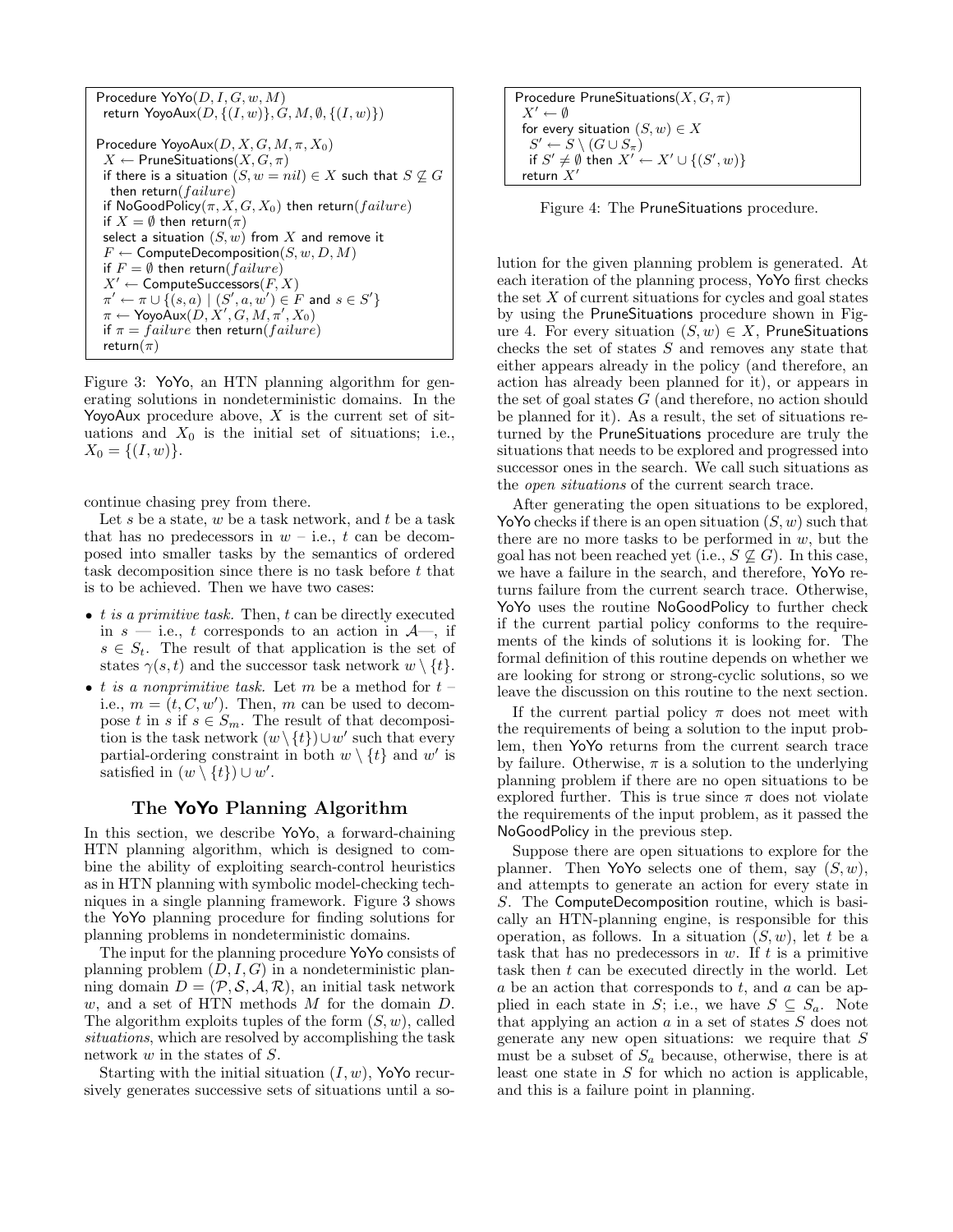Procedure ComputeDecomposition $(S, w, D, M)$  $F \leftarrow \emptyset$ ;  $X \leftarrow \{(S, w)\}$ loop if  $X = \emptyset$  then return(F) select a tuple  $(S, w) \in X$  and remove it select a task  $t$  that has no predecessors in  $w$ if  $t$  is a primitive task then  $actions \leftarrow \{a \mid a \in \mathcal{A} \text{ is an action for } t, \text{ and } S \subseteq S_a\}$ if  $actions = \emptyset$  then return  $\emptyset$ select an action  $a$  from  $actions$  $F \leftarrow F \cup \{(S, a, w \setminus \{t\})\}$ else  $methods \leftarrow \{m \mid m \text{ is a method in } M \text{ for } t\}$ and  $S \cap S_m \neq \emptyset$ if  $methods = \emptyset$  then return  $\emptyset$ select a method instance  $m$  from  $methods$  $X \leftarrow X \cup \{(S \cap S_m, (w \setminus \{t\}) \cup w'\}$ if  $S \setminus S_m \neq \emptyset$  then  $X \leftarrow X \cup \{(S \setminus S_m, w)\}$ 

Figure 5: The ComputeDecomposition procedure.

```
Procedure ComputeSuccessors(F, X)X' \leftarrow X \cup \{(succ(S, a), w) \mid (S, a, w) \in F\}X' \leftarrow \{(Compare(w, X'), w) \mid (S, w) \in X' \}return X'
```
Figure 6: The ComputeSuccessors procedure.

If  $t$  is not primitive, then we successively apply methods to the nonprimitive tasks in  $w$  until an action is generated. Suppose we chose to apply a method  $m$ to  $t$ . This generates two possible situations: (1) the situation that arises from decomposing  $t$  by  $m$  in the states  $S \cap S_m$  in which m is applicable, and (2) the situation that specifies the states in which  $m$  is not applicable – i.e., the situation  $(S \setminus S_m, w)$ . In the former case, we proceed with decomposing the subtasks of  $t$  as specified in m. In the latter case, on the other hand, other methods for  $t$  must be used. Note that if there are no other methods for  $t$  to be used in situations like  $(S \setminus S_m, w)$ , then ComposeDecomposition returns the empty set, forcing YoYo to correctly report a failure.

The ComputeDecomposition returns a set  $F$  of the form  $\{(S_i, a_i, w_i)\}_{i=0}^k$ . If  $F = \emptyset$  then this means that the decomposition process has failed since there is a state  $s \in S$  such that we cannot generate an action for s by using the methods provided for the underlying planning domain. If  $F \neq \emptyset$  then the routine has generated an action  $a_i$  for each state in  $S$  – i.e., we have  $S = \bigcup_i S_i$ —, and a task network  $w_i$  to be accomplished after applying that action.

Suppose ComputeDecomposition returned a nonempty set F of tuples of the form  $(S', a, w')$ . Then, YoYo proceeds with computing the successor situations to be explored using the ComputeSuccessors routine as follows: for each tuple  $(S', a, w') \in F$ , it first generates the set of states that arises from applying  $a$  in  $S'$  by using the function

$$
succ(S', a) = \{s'' \mid s' \in S' \text{ and } (s', a, s'') \in \mathcal{R}\},
$$

where  $R$  is the state-transition relation for the underlying planning domain. The next situation corresponding this action application is defined as  $(succ(S', a), w')$ .

Once YoYo generates the all of the next situations be explored, it composes the newly-generated situations with respect to the task networks they specify to be accomplished. More formally, the Compose function of Figure 6 is defined as follows:

$$
Compose(w, X) = \{ s \mid (S, w) \in X \text{ and } s \in S \}.
$$

The composition of a set of situations is an optimization step in the planning process. The progression of open situations may create a set of situations in which more than one situation may specify the same task network. Composing such situations is not required for correctness, but it has the advantage of planning with more compact BDD-based representations.

# Strong and Strong-Cyclic Planning using YoYo

The abstract planning procedure YoYo can be used for strong and strong-cyclic planning by using slightly different routines for NoGoodPolicy, which specifies the different conditions required for a policy to be a strong or a strong-cyclic solution for a planning problem. In this section, we discuss the definitions for these routines.

Strong Planning. In strong planning, a policy must induce an execution trace to a goal state from every state that is reachable from the initial states and there should be no cycles in the execution structure induced by that policy. This condition can be checked as follows:

Procedure NoGoodPolicy Strong $(\pi, X, G, X_0)$  $S' \leftarrow \emptyset$ ;  $S_0 \leftarrow$  StatesOf( $X_0$ );  $S \leftarrow G \cup$  StatesOf( $X$ ) while  $S' \neq S$  $S' \leftarrow S$  $S \leftarrow S \cup \{s' \mid (s', a) \in \pi, \text{ and } \gamma(s', a) \subseteq S\}$  $\pi \leftarrow \pi \setminus \{(s, a) \mid s \in S \text{ and } (s, a) \in \pi\}$ if  $S_0 \subseteq S$  and  $\pi = \emptyset$  then return FALSE return TRUE

The above routine is built on the strong backwardpreimage function of (Cimatti et al. 2003). Starting from the set of states in the open situations and the goal states, it computes the set of states in the policy from which an open state or a goal state is reachable. While doing so, it removes the state-action pairs for those states computed by the strong backward-preimage. At the end of this process, if there is a state-action pair left in the policy, then it means that the policy induces a cycle in the execution structure, and therefore, it can not be a strong solution for a planning problem.

NoGoodPolicy Strong uses a subroutine called StatesOf, which returns the set of all the states that appear in a given set of situations. More formally,

$$
\text{StatesOf}(X) = \{ s \mid (S, w) \in X \text{ and } s \in S \}
$$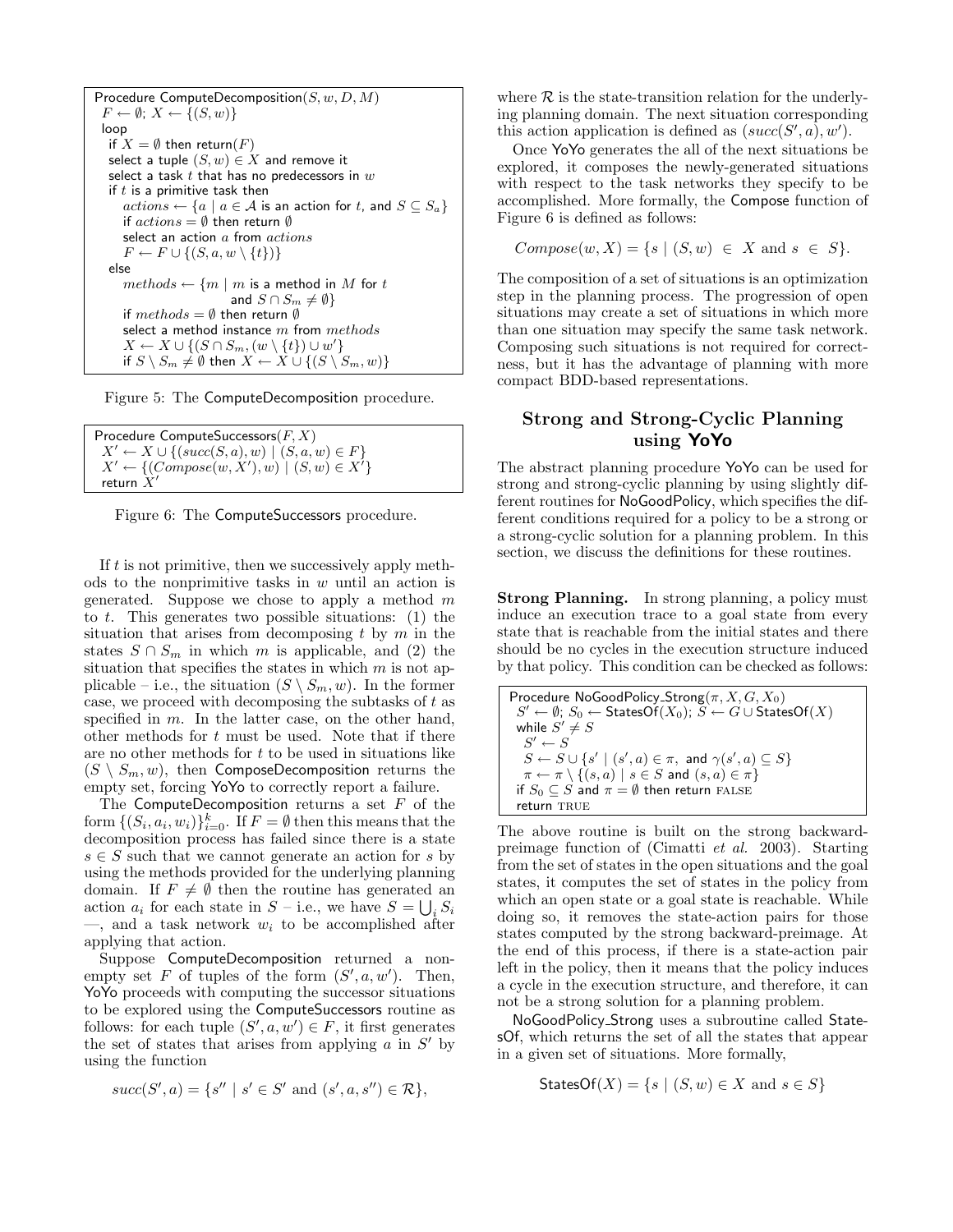Strong-Cyclic Planning. The definition for the No-GoodPolicy check for strong-cyclic planning differs from the strong case only in the way that the backward image is computed. In particular, in the strong-cylic case, we use the weak backward-preimage, instead of the strong one. This way, we can detect only those cycles induced by the input policy that violate the "fairness assumption" of strong-cyclic planning as described before.

The NoGoodPolicy procedure for the strong-cyclic planning is defined as follows:

```
Procedure NoGoodPolicy_StrongCyclic(\pi, X, G, X_0)
S' \leftarrow \emptyset; S_0 \leftarrow StatesOf(X_0); S \leftarrow G \cup StatesOf(X)
while S'\neq SS' \leftarrow SS \leftarrow S \cup \{s' \mid (s', a) \in \pi, \text{ and } S \cap \gamma(s', a) \neq \emptyset\}\pi \leftarrow \pi \setminus \{(s, a) \mid s \in S \text{ and } (s, a) \in \pi\}if S_0 \subseteq S and \pi = \emptyset then return FALSE
return TRUE
```
Discussion. Note that we are using these procedures to verify the generated policies meet the requirements to be a solution for the underlying planning problems; we are not using them for generating the solution policies themselves as in (Cimatti et al. 2003) since that generation is performed by the forward-chaining HTNbased search engine in YoYo.

# BDD-based Implementation of Our Algorithms

We have implemented a prototype of the YoYo planning algorithm, described in the previous section. Our current implementation is built on both the ND-SHOP2 and the MBP planning systems. It extends the ND-SHOP2 planning system for (1) planning over sets of states rather than a single state, and (2) implementing the NoGoodPolicy routine as a part of its backtracking search. It uses an interface to MBP for exploiting the machinery of BDDs implemented in it.

In this section, we present a framework that enables us to implement the data structures of the YoYo algorithm and its helper routines using BDD-based symbolic model-checking primitives. In this framework, we use the same machinery to represent the states of a planning domain as in (Cimatti et al. 2003). This machinery is based on using propositional formulae to compactly represent sets of states and possible transitions between those states in a planning domain.

We assume a vector  $\bar{s}$  of propositions that represents the current state of the world. For example, in the Hunter-Prey world with a  $3 \times 3$  grid and one prey,  $\bar{s}$  is  $\{hx = 0, ..., hx = 3, hy = 0, ..., hy = 1\}$  $3, px = 0, \ldots, px = 3, py = 0, \ldots, py = 3, prey\_caught$ . A *state* is an assignment of the truth-values  $\{TRUE,$ FALSE to each proposition in  $\bar{s}$ . We denote such an assignment by  $s(\overline{s})$ .

Based on this formulation, a set of states S corre-

sponds to the formula  $S(\bar{s})$  such that

$$
S(\overline{s}) = \bigvee_{s \in S} s(\overline{s}).
$$

This definition of set of states is the basis of our framework in this paper. It allows us to define YoYo's forward search mechanism over BDD-based representations of sets of states, rather than single states.

We also assume another vector  $\bar{s}'$  of propositional variables to represent the next states of the world, respectively. Similarly, we use a vector  $\bar{a}$  of action variables, which allows representing a set of actions at the same time. A policy  $\pi$ , which is a set of state-action pairs, can be represented as a formula  $\pi(\bar{s}, \bar{a})$  in the variables  $\bar{s}$  and  $\bar{a}$ . We denote a set of states S with a formula  $S(\bar{s})$  in the state vector  $\bar{s}$  as before. We represent a situation as a pair of the form  $(S(\overline{s}), w)$ , where w is a task network, as described in the previous section.

The initial situation can be represented by  $X_0 =$  $\{(I(\overline{s}), w)\}\$ , where  $I(\overline{s})$  represents the initial set of states and  $w$  is the initial task network. Similarly, we represent the set of goal states with the formula  $G(\overline{s})$ . We assume the existence of a state-transition relation R, which can be represented as  $R(\bar{s}, \bar{a}, \bar{s}')$ , where  $\bar{s}$  denotes the current state vector,  $\bar{a}$  denotes the current action vector, and  $\bar{s}$ <sup>'</sup> denotes the next state vector.

The formulations of the inequality of sets, set difference operations, and subset relations constitute the most basic primitives used in conditionals and termination conditions of the loops of our algorithms. These operations can be easily encoded in terms of basic logical operations on the formulas described above.

The result of applying an action  $\alpha$  in a set of states S can be represented as the formula:

$$
\exists \overline{s}' : S(\overline{s}) \wedge R(\overline{s}, \overline{a}, \overline{s}')[\overline{s}'/\overline{s}],
$$

where  $\left[\overline{s}'/\overline{s}\right]$  is called the *forward-shifting* operation. Note that the above formula represents the  $succ(S, a)$ function described in the previous section.

The StatesOf primitive we use for computing the set of all states described by a set of situations can be represented as a set-union operator over the situations we are interested in. In particular, if we want to compute the set of all states of  $X = \{x_1, x_2, \ldots, x_n\}$ , then this operations corresponds to the formula  $S_1(\overline{s}) \vee S_2(\overline{s}) \vee$  $\ldots \vee S_n(\overline{s})$ , where we have  $x_i = (S_i, w_i)$ .

We are now ready to give the formulations for our algorithms. The PruneSituations procedure is built on set-difference and set-union operations, which can be represented as follows:  $S(\overline{s}) \wedge \neg (G(\overline{s}) \vee \exists \overline{a} : \pi(\overline{s}, \overline{a})).$ 

The NoGoodPolicy procedures for strong and strongcyclic planning are based on two primitives for computing weak and strong preimages of a particular set of states. These preimage computations correspond to

$$
\exists \overline{a} \exists \overline{s}' \ldotp \pi(\overline{s}, \overline{a}) \land S(\overline{s}') \text{ and } \exists \overline{a} \exists \overline{s}' \ldotp \pi(\overline{s}, \overline{a}) \implies S(\overline{s}'),
$$

respectively.

In the ComputeDecomposition routine, we check whether a method or an action is applicable in a given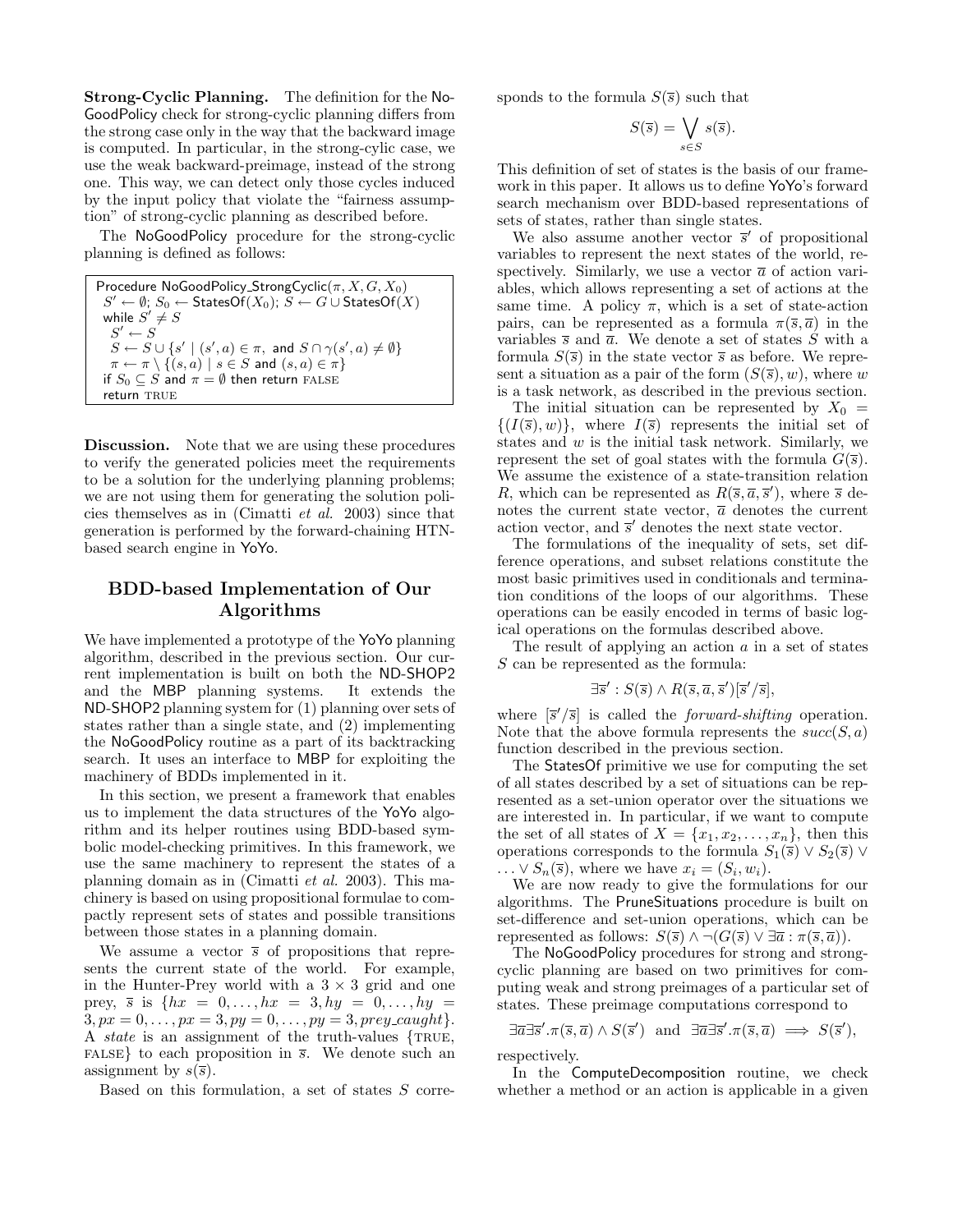set S of states or not. This check corresponds to the following formulas:  $S(\overline{s}) \implies S_a(\overline{s})$  and  $S(\overline{s}) \wedge S_m(\overline{s}),$ where  $S(\bar{s})$  represents the set of states in which we are performing these checks, and  $S_a(\overline{s})$  and  $S_m(\overline{s})$  represents the set of all states in which the action a and the method  $m$  is applicable.

Finally, we can represent the update of a policy  $\pi$  by a set of state-action pairs  $\pi'$  as follows:  $\pi(\overline{s}, \overline{a}) \vee \pi'(\overline{s}, \overline{a})$ .

#### Experimental Evaluation

We have designed three sets of experiments in the Hunter-Prey Domain, described earlier. For our experiments, we assumed that the domain is fully-observable in the sense that the hunter can always observe the location of the prey. We also assumed that the hunter moves first in the world, and the prey moves afterwards. The nondeterminism for the hunter is introduced through the movements of the prey; the prey may take any of its five actions, independent from the hunter's move.

In our experiments, we have investigated the performances of YoYo, ND-SHOP2, and MBP. For all our experiments, we used a HP Pavilion N5415 Laptop with 256MB memory, running Linux Fedora Core 2. We set the time limit for the planners as 40 minutes. In our experiments, each time ND-SHOP2 and MBP had a memory overflow or they could not solve a problem within out time limit, we ran them again on another problem of the same size. We omitted each data point on which this happened more than five failures, but included the data points where it happened 1 to 4 times.

Experimental Set 1. In these experiments, we aimed to investigate how well YoYo is able to cope with large-sized problems compared to ND-SHOP2 and MBP. To achieve this objective, we designed experiments on hunter-prey problems with increasing grid sizes. For these problems, we assumed there is only one prey in the world in order to keep the amount of nondeterminism for the hunter at a minimum.

Figure 7 shows the results of the experiments for grid sizes  $n = 5, 6, \ldots, 10$ . For each value for n, we have randomly generated 20 problems and run MBP, ND-SHOP2, and YoYo on those problems. In this figure, we report the average running times required by the planners on those problems.

For grids larger than  $n = 10$ , ND-SHOP2 was not able to solve the planning problems due to memory overflows. This is because the sizes of the solutions in this domain are very large, and therefore, ND-SHOP2 runs out of memory as it tries to store them explicitly. Note that this domin admits only high-level search strategies such as "look at the prey and move towards it." Although this strategy helps the planner prune a portion of the search space, such pruning alone does not compansate for the explosion in the size of the explicit representations of the solutions for the problems.

On the other hand, both YoYo and MBP was able to solve all of the problems in these experiments.



Figure 7: Average running times (in sec.'s) of YoYo, ND-SHOP2, and MBP in the hunter-prey domain as a function of the grid size, with one prey.



Figure 8: Average running times in sec.'s for YoYo and MBP on some larger problems in the hunter-prey domain as a function of the grid size, with one prey.

The difference between the performances of YoYo and ND-SHOP2 demonstrates the impact of the use of BDDbased representations: YoYo, using the same HTNbased heuristic as ND-SHOP2, was able to scale up as good as MBP since it is able to exploit BDD-based representations of the problems and their solutions.

In order to see how YoYo performs in larger problems compared to MBP, we have also experimented with YoYo and MBP in much larger grids. Figure 8 shows the results of these experiments in which, using the same setup as above, we varied the size of the grids in the planning problems as  $n = 5, 10, 15, ..., 45, 50$ .

These results show that YoYo is able to perform better than MBP with the increasing grid size. The running times required by both of the planners increase in larger grids; however, this increase is much slower for YoYo than MBP as shown in Figure 8 due to the following reasons: (1) YoYo is able to combine the advantages of exploiting HTN-based search-control heuristics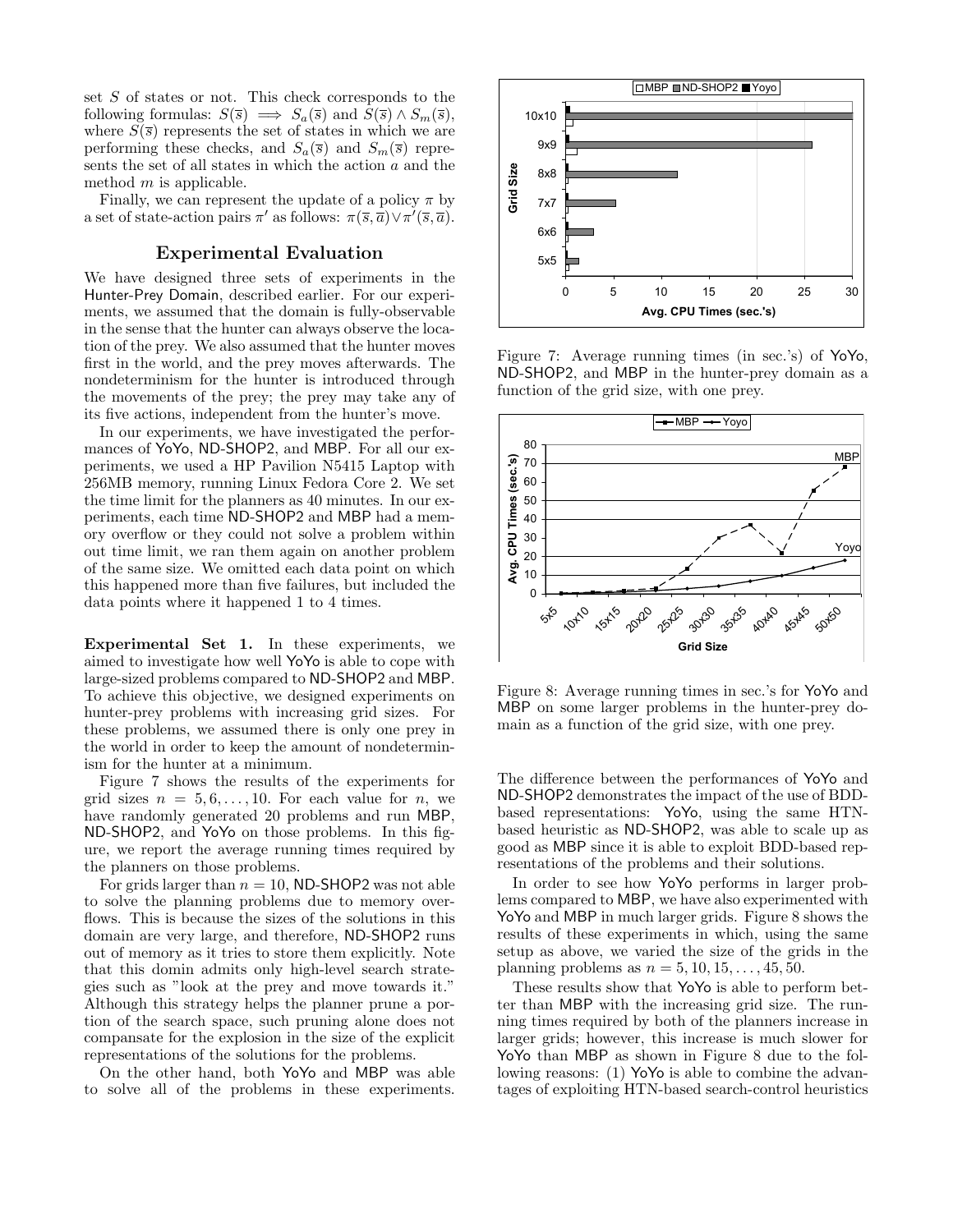

Figure 9: Average running times in sec.'s of ND-SHOP2, YoYo and MBP on problems in the Hunter-Prey domain as a function of the number of preys, with a  $4 \times 4$  grid. MBP was not able to solve planning problems with 5 and 6 preys within 40 minutes.

with the advantages of using BDD-based representations, whereas MBP cannot exploit HTN-based strategies to complement its BDD-based planning techniques; and (2) YoYo, being a forward planner, considers only those states that are reachable from the initial states of the planning problems, whereas MBP's backwardchaining algorithms explore states that are not reachable from the initial states of the problems at all.

Experimental Set 2. In order to investigate the effect of combining search-control strategies and BDDbased representations in YoYo, we used the following variation of the Hunter-Prey domain. We assumed that we have more than one prey in the world, and the prey i cannot move to any location within the neighbourhood of prey  $i + 1$  in the world. In such a setting, the amount of nondeterminism for the hunter after each of its move increases combinatorially with the number of preys in the domain. Furthermore, the BDD-based representations of the underlying planning domain explode in size under these assumptions, mainly because the movements of the preys are dependent to each other.

In this adapted domain, we used a search-control strategy in ND-SHOP2 and YoYo that tells the planners to chase the first prey until it is caught, then the second prey, and so on, until all of the preys are caught. Note that this heuristic allows for abstracting away from the huge state space: when the hunter is chasing a prey, it does not need to know the locations of the other preys in the world, and therefore, it does not need to reason and store information about those locations.

In the experiments, we varied the number of preys from  $p = 2, \ldots, 6$  in a  $4 \times 4$  grid world. We have randomly generated 20 problems for each experiment with different number of preys. Figure 9 shows the results of these experiments with MBP, ND-SHOP2,

and YoYo. These results demonstrate the power of combining HTN-based search-control heuristics with BDD-based representations of states and solutions in our planning problems: YoYo was able to outperform both ND-SHOP2 and MBP. The running times required by MBP grow exponentially faster than those required by YoYo with the increasing size of the preys, since MBP cannot exploit HTN-based heuristics. Note that ND-SHOP2 performs much better than MBP in the presence of good search-control heuristics.

Experimental Set 3. In order to further investigate YoYo's performance compared to that of ND-SHOP2 and MBP, we have also performed an extended set of experiments with multiple preys and with increasing grid sizes. We varied the number of preys as  $p = 2, \ldots, 6$ and the grid sizes  $n = 3, 4, 5, 6$ . As before, we have randomly generated 20 problems for each experiment with different  $p$  and  $n$  combinations.

Table 1 reports the average running times required by YoYo, MBP, and ND-SHOP2 in these experiments. These results provide further proof for our conclusions. Search-control heuristics help both YoYo and ND-SHOP2 as they both outperform MBP with the increasing number of the preys. However, with increasing grid sizes, ND-SHOP2 runs into memory problems as before due to its explicit representations of states and solutions of the problems. YoYo, on the other hand, was able to cope with very well both with increasing the grid sizes and the number of preys in these problems.

Discussion on the Results. Our exprimental results demonstrate the importance of using HTN-based search-control heuristics and BDD-based representations in a single forward-chaining framework. The search-control heuristics exploit the structure of the underlying planning problems, and therefore, they result in a more compact and structured BDD representations of the planning problems and domains. For example, in the hunter-prey domain, the strategy, which tells YoYo to focus on catching one prey while ignoring other preys, provides a combinatorial reduction in the representations of the solutions for the problems and the state-transition relation for the domain. BDDs provide even further compactness in those reduced representations. Note that the same strategy did not work for ND-SHOP2 very well in large problems due to explicit representations of the problems and the domain. Note also that BDD-based representations alone did not work very well for MBP in problems with increasing number of the preys, since those representations are not sufficient to abstract away from the irrelevant portions of the state space. YoYo, on the other hand, was able to cope very well with problems with both characteristics.

### Related Work

Over the years, several planning techniques have been developed for planning in nondeterministic do-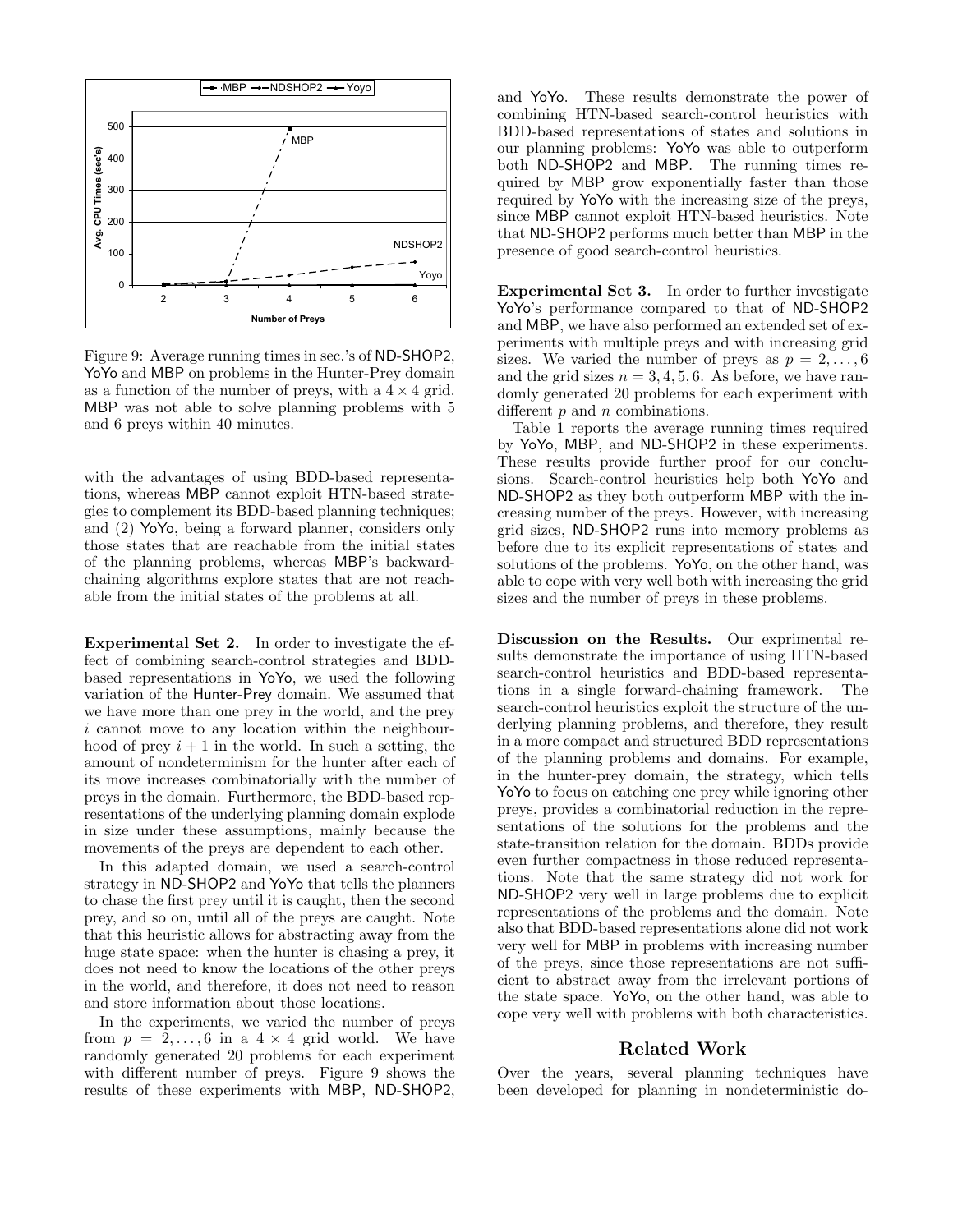Table 1: Average running times of MBP, ND-SHOP2, and YoYo on Hunter-Prey problems with increasing number of preys and increasing grid size.

|                  | 2 preys                   |                 |        |  |
|------------------|---------------------------|-----------------|--------|--|
| Grid             | <b>MBP</b>                | <b>ND-SHOP2</b> | YoYo   |  |
| 3x3              | 0.343                     | 0.78            | 0.142  |  |
| 4x4              | 0.388                     | 3.847           | 0.278  |  |
| 5x5              | 1.387                     | 18.682          | 0.441  |  |
| 6x6              | 3.172                     | 76.306          | 0.551  |  |
|                  | 3 preys                   |                 |        |  |
| Grid             | $\overline{\mathsf{MBP}}$ | <b>ND-SHOP2</b> | YoYo   |  |
| 3x3              | $\overline{1.1}$          | 1.72            | 0.329  |  |
| 4x4              | 11.534                    | 12.302          | 0.521  |  |
| 5x5              | 133.185                   | 58.75           | 0.92   |  |
| 6x6              | 368.166                   | 250.315         | 1.404  |  |
|                  | $\overline{4}$ preys      |                 |        |  |
| Grid             | <b>MBP</b>                | <b>ND-SHOP2</b> | YoYo   |  |
| $\overline{3x3}$ | 29.554                    | 3.256           | 0.448  |  |
| 4x4              | 492.334                   | 31.591          | 0.759  |  |
| 5x5              | $>40$ mins                | 176.49          | 1.818  |  |
| 6x6              | $>40$ mins                | 547.911         | 3.295  |  |
|                  | 5 preys                   |                 |        |  |
| Grid             | <b>MBP</b>                | <b>ND-SHOP2</b> | YoYo   |  |
| 3x3              | 233.028                   | 5.483           | 0.655  |  |
| 4x4              | $>40$ mins                | 56.714          | 1.275  |  |
| 5x5              | $>40$ mins                | 304.03          | 3.028  |  |
| 6x6              | $>40$ mins                | memory-overflow | 7.059  |  |
|                  | 6 preys                   |                 |        |  |
| Grid             | MBP                       | <b>ND-SHOP2</b> | YoYo   |  |
| 3x3              | 2158.339                  | 8.346           | 0.781  |  |
| 4x4              | $>40$ mins                | 73.435          | 1.786  |  |
| 5x5              | $>40$ mins                | 486.112         | 5.221  |  |
| 6x6              | $>40$ mins                | memory-overflow | 11.826 |  |

mains. Examples include satisfiability and planninggraph based techniques, symbolic model-checking approaches, and forward-chaining heuristic search.

The planning-graph based techniques can address conformant planning, where the planner has nondeterministic actions and no observability, and a limited form of partial-observability (Smith & Weld 1998; Weld, Anderson, & Smith 1998; Brafman & Hoffmann 2004). To the best of our knowledge, examples for the nondeterministic satisfiability-based planners include (Castellini, Giunchiglia, & Tacchella 2003; Ferraris & Giunchiglia 2000) on conformant planning, and (Rintanen 1999) on conditional planning.

The idea of using symbolic model-checking (SMC) to do planning in nondeterministic domains was first introduced in (Cimatti et al. 1997; Giunchiglia & Traverso 1999; Cimatti, Roveri, & Traverso 1998). (Cimatti et al. 2003) gives a full formal account and an extensive experimental evaluation of planning for these three kinds of solutions. Other approaches include (Jensen & Veloso 2000; Jensen, Veloso, & Bowling 2001; Rintanen 2002; Jensen, Veloso, & Bryant 2003). SMC-

planning has been extended to deal with partial observability (Bertoli et al. 2001b) and extended goals (Pistore & Traverso 2001; Dal Lago, Pistore, & Traverso 2002). The MBP planning system (Bertoli *et al.* 2001a) is capable of handling both.

Planning based on Markov Decision Processes  $(MDPs)$  (Boutilier, Dean, & Hanks 1999) also has actions with more than one possible outcome, but models the possible outcomes using probabilities and utility functions, and formulates the planning problem as an optimization problem. For problems that can be solved either by MDPs or by model-checking-based planners, the latter have been empirically shown to be more efficient (Bonet & Geffner 2001).

(Kuter & Nau 2004) presents a generalization technique to transport the efficiency improvements that has been achieved for forward-chaining planning in deterministic domains over to nondeterministic case. Under certain conditions, they showed that a "nondeterminized" algorithm's time complexity is polynomially bounded by the time complexity of the deterministic version. ND-SHOP2 is an HTN planner developed using this technique for SHOP2 (Nau et al. 2003). YoYo, our HTN planner we described in this work, is built on both the ND-SHOP2 and the MBP planning systems.

In YoYo, we only focused on HTN-based heuristics as in ND-SHOP2 and combining them with BDD-based representations as in MBP. However, it is also possible to develop variants of YoYo, designed to work with other search-control techniques developed for forward planning, such as temporal-logic based ones as in (Bacchus  $&$  Kabanza 2000; Kvarnström  $&$  Doherty 2001). In our future work, we intend to investigate such techniques in YoYo along with the HTN-based ones we developed in this work, and compare the advantages/disadvantages of using different search-control mechanisms.

# Conclusions

This paper describes a new algorithm for planning in fully observable nondeterministic domains. This algorithm enables us to combine the search-control ability of HTN planning with the state-abstraction ability of BDD-based symbolic model-checking. Our experimental evaluation shows that the combination is a potent one: it has large advantages in speed, memory usage, and scalability.

In the future, we plan to extend the comparison to other domains, to further confirm our hypothesis on the benefits of the proposed approach. We plan also to devise algorithms that further integrate symbolic model checking and HTNs, by combining HTN-based forward search with MBP's backward-search algorithms that are based on symbolic model-checking.

# Acknowledgments

This work was supported in part by NSF grant IIS0412812 and DARPA's REAL initiative, and in part by the FIRB-MIUR project RBNE0195k5, "Knowledge